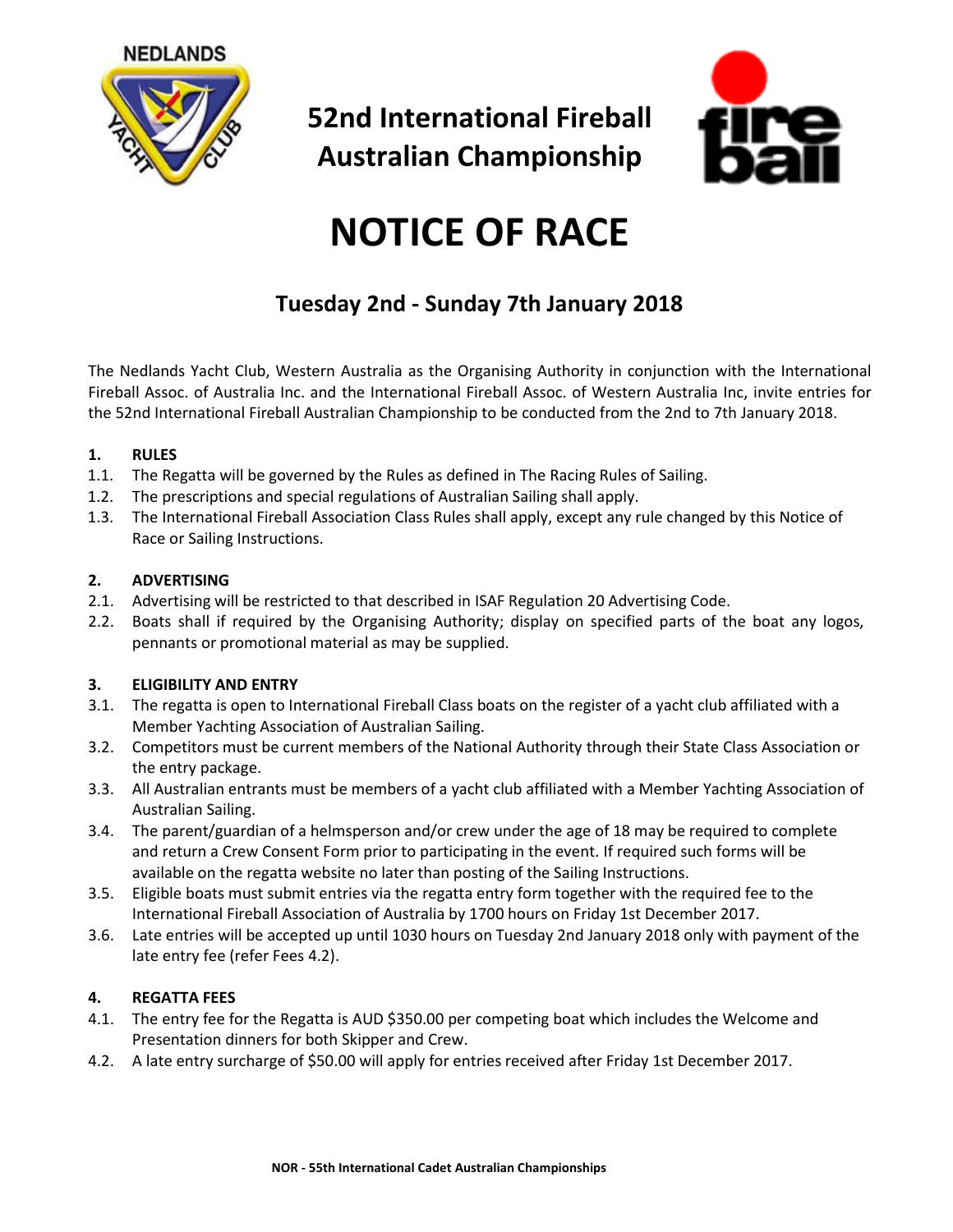



# **5. SCHEDULE**

- 5.1. Up to ten championship races are scheduled.
- 5.2. There will be no more than three races sailed on one day.
- 5.3. The Race Committee may adjust the scheduled time of racing if the regatta is behind schedule or the weather forecast may be restrictive to achieving a full series. Any change of schedule will be posted before 1800 hours on the day proceeding the day on which it will take effect.
- 5.4. No warning signal will be made after 1400 hours on Sunday 7th January 2018.

#### **6. PROGRAM**

| Day / Date            | Program                                                                                                     | <b>Time / Warning Signal</b>                                                     |
|-----------------------|-------------------------------------------------------------------------------------------------------------|----------------------------------------------------------------------------------|
| Mon 1st January 2018  | Registration/Measurement                                                                                    | 1300 - 1700 hours                                                                |
| Tue 2nd January 2018  | Registration/Measurement<br>Practice Race (one loop)<br><b>Championship Racing</b><br><b>Welcome Dinner</b> | 0900 - 1100 hours<br>1300 hours<br><b>ASAP after Practice Race</b><br>1830 hours |
| Wed, 3rd January 2018 | <b>Championship Racing</b>                                                                                  | 1300 hours                                                                       |
| Thu, 4th January 2018 | <b>Championship Racing</b>                                                                                  | 1300 hours                                                                       |
| Fri, 5th January 2018 | Reserve Day                                                                                                 | TBA                                                                              |
| Sat, 6th January 2018 | <b>Championship Racing</b>                                                                                  | 1300 hours                                                                       |
| Sun, 7th January 2018 | <b>Championship Racing</b><br><b>Presentation Dinner</b>                                                    | 1100 hours<br>1900 hours                                                         |

#### **7. MEASUREMENTS**

- 7.1. Each boat may be required to produce a valid Measurement Certificate at registration or during the Regatta if requested by a race or class official.
- 7.2. Boats not having a certificate in accordance with 6.1 may be subject to protest.
- 7.3. Any boat may be measured or re-measured at any time at the discretion of the Race or Measurement Committee.

#### **8. SUBSTITUTION OF CREWS AND EQUIPMENT**

- 8.1. Substitution of crews or equipment will not be allowed without prior written approval of the Race Committee, unless damaged equipment is replaced on the water, where approval shall be sought before the end of the protest time for that day.
- 8.2. The nominated helmsperson shall not be substituted.

#### **9. SAILING INSTRUCTIONS**

The Sailing Instructions will be available on the regatta website on Friday 15th December 2018. Printed copies may not be available at registration.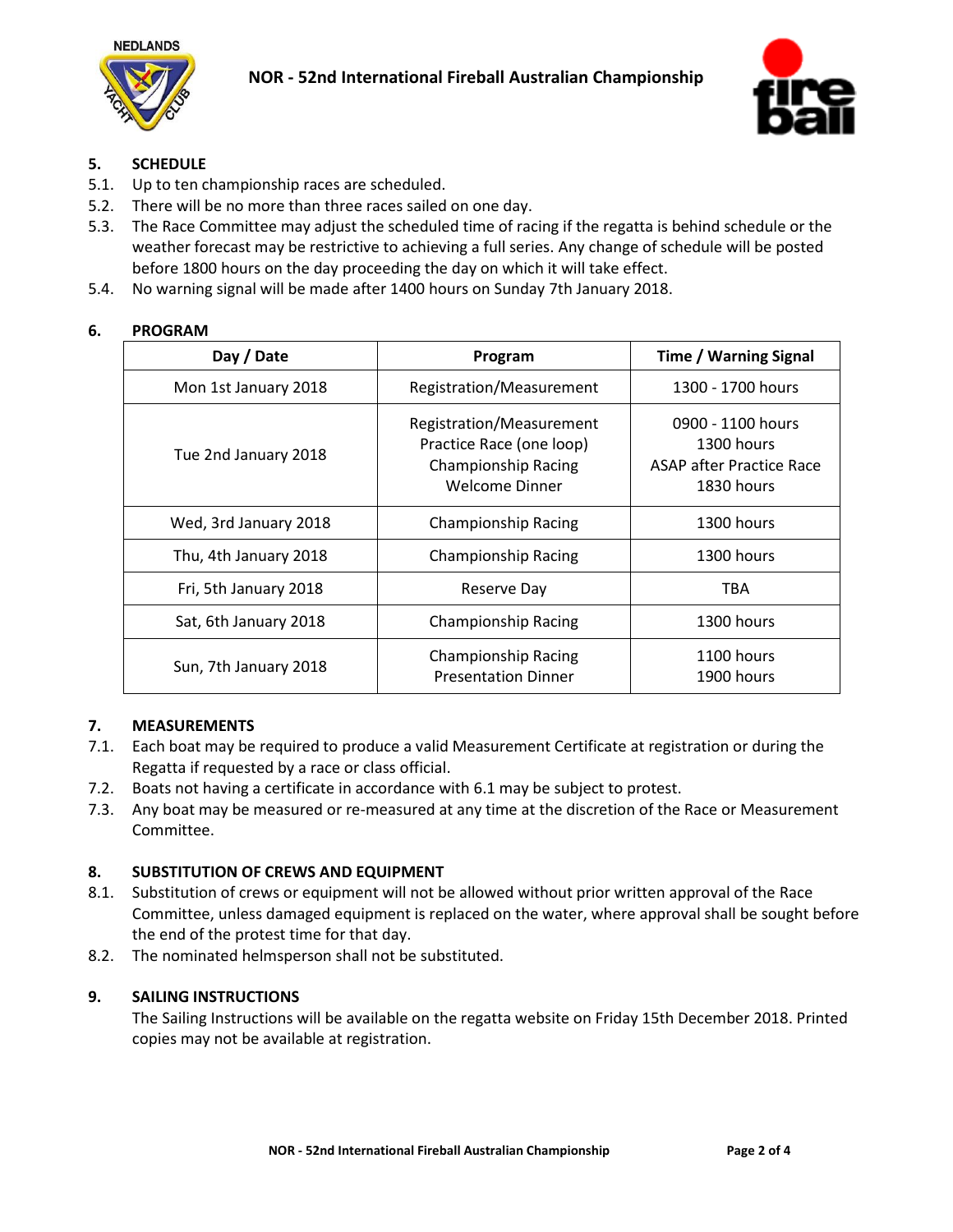



#### **10. VENUE**

- 10.1. The regatta venue will be the Nedlands Yacht Club, The Esplanade, Nedlands WA 6909.
- 10.2. Racing will be conducted in close proximity to the Yacht Club on the Swan River at Melville Water West.

# **11. THE COURSES**

- 11.1. The racing will be conducted on triangle-windward-leeward courses.
- 11.2. Course diagrams will be provided in the Sailing Instructions.
- 11.3. The target time for each race will be 45 minutes.
- 11.4. Target times may be reduced without notice if racing is behind schedule at the discretion of the Race Committee.

#### **12. SCORING**

- 12.1. One race is required to be completed to constitute a series.
- 12.2. Discards:
	- a) When five or less races have been completed, a boat's series score will be the total of her race scores.
	- b) When from six to eight races have been completed, a boat's series score will be the total of her race scores excluding her worst score.
- c) When nine or ten races have been completed, a boat's series score will be the total of her race scores excluding her two worst scores.

# **13. SUPPORT BOATS**

- 13.1. Support boat operators shall register their boat at the registration desk.
- 13.2. All support boats are required to carry a working VHF radio to monitor the advised frequency.
- 13.3. Support boats may be called upon to provide assistance if requested by a race official.

#### **14. RIGHTS TO USE NAME AND LIKENESS**

In participating in the event, a competitor automatically grants to the Organising Authority and the sponsors of the event the right, in perpetuity, to make, use and show from time to time and at their discretion any motion pictures, still pictures and live, taped or film or television or other reproductions of him/her during the period of competition for the said event in which the competitor participates and in all material related to the said event without compensation.

#### **15. RADIO COMMUNICATION & RECORDING**

- 15.1. While racing a competing boat shall not carry equipment capable of making or receiving radio transmissions. This restriction applies to mobile telephones and any other electronic communication devices.
- 15.2. Attention is drawn to class rule eight that limits the functionality allowed in regards to electronic devices. Compasses or devices that do not comply with this rule are not permitted to be used.
- 15.3. Go Pros or similar are allowed to be used but are not permitted to be affixed in such a way that they protrude from the boat.